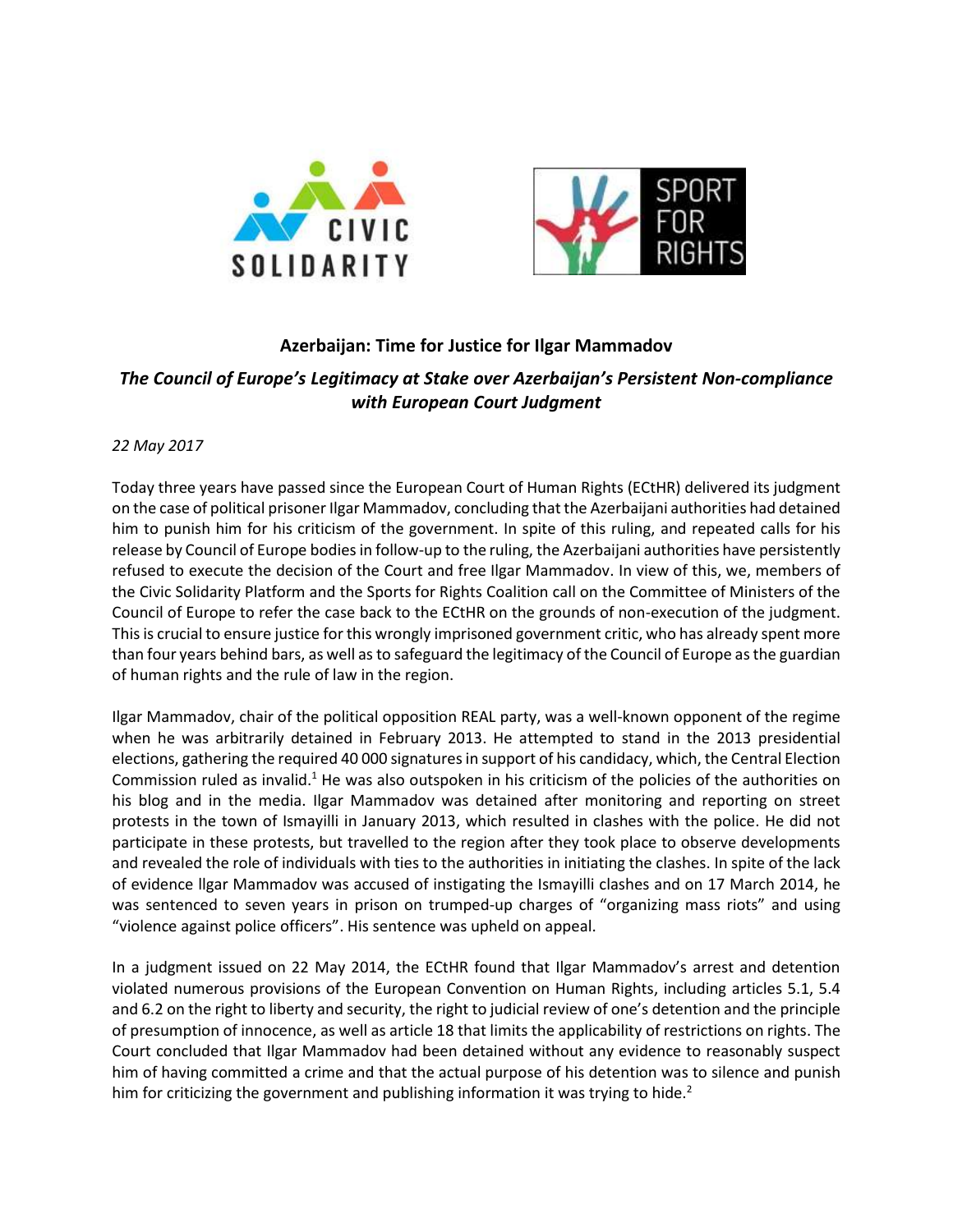In its follow-up to the ECtHR's ruling, the Committee of Ministers of the Council of Europe -- the body responsible for supervising the execution of ECtHR judgements -- has repeatedly called on the Azerbaijani authorities to release Ilgar Mammadov. The Committee has examined this case as a matter of priority in its review of the execution of ECtHR judgments by Council of Europe member states and adopted a number of decisions and interim resolutions on it.<sup>3</sup>

Other Council of Europe bodies, including the organization's Secretary General, its Human Rights Commissioner and the President of its Parliamentary Assembly have also repeatedly called for Ilgar Mammadov to be released. However, the Azerbaijani authorities have flagrantly ignored these calls and refused to implement the ECtHR's judgment and release Mammadov.

In view of the continued failure of the Azerbaijani authorities to implement the ECtHR's decision on Ilgar Mammadov's case, the Council of Europe's Secretary General Thorbjørn Jagland launched an official inquiry into Azerbaijan's implementation of the European Convention on Human Rights in December 2015.<sup>4</sup> Under article 52 of the Convention, the Secretary General may initiate an inquiry into how the domestic law of member states ensures the effective implementation of the Convention. This was the first time that Secretary General Jagland had taken such a measure and his initiative was welcome and important.

However, in November 2016, Azerbaijan's Supreme Court nevertheless rejected an appeal submitted by Ilgar Mammadov on the basis of the ECtHR ruling and upheld his seven-year prison sentence. Thus, Ilgar Mammadov remains behind bars for no other reason than speaking out critically about those in power. This continued defiance by the Azerbaijani authorities leads us to conclude that further action is urgently required.

Therefore, we call on the Committee of Ministers to refer the case back to the ECtHR under article 46.1 of the European Convention on Human Rights, which obliges the parties to the Convention to abide by the final judgment of the Court in any case to which they are parties. The Convention authorizes the Committee to take action to this end. Article 46.4 states: "If the Committee of Ministers considers that a High Contracting Party refuses to abide by a final judgment in a case to which it is a party, it may, after serving formal notice on that Party and by decision adopted by a majority vote of two-thirds of the representatives entitled to sit on the committee, refer to the Court the question whether that Party has failed to fulfil its obligation under paragraph 1."

Ilgar Mammadov v. Azerbaijan has become a test case of the legitimacy of the Council of Europe. When commenting on the Supreme Court's failure to uphold Azerbaijan's obligation to execute the ECtHR judgment last year, Secretary General Jagland stated: "Azerbaijan's flagrant disrespect of the European Convention on Human Rights undermines the entire scope of our cooperation" [and] "affects the 46 Member States of the Council of Europe who have a collective responsibility for the implementation of the Convention". 5

By resorting to the ultimate mechanism for addressing non-compliance of judgments set out by the European Convention on Human Rights, the Committee of Ministers can take resolute action to safeguard the Council of Europe's integrity and ensure that the Azerbaijani authorities finally abide by their obligations under the Convention, implement the ECtHR ruling and free Ilgar Mammadov.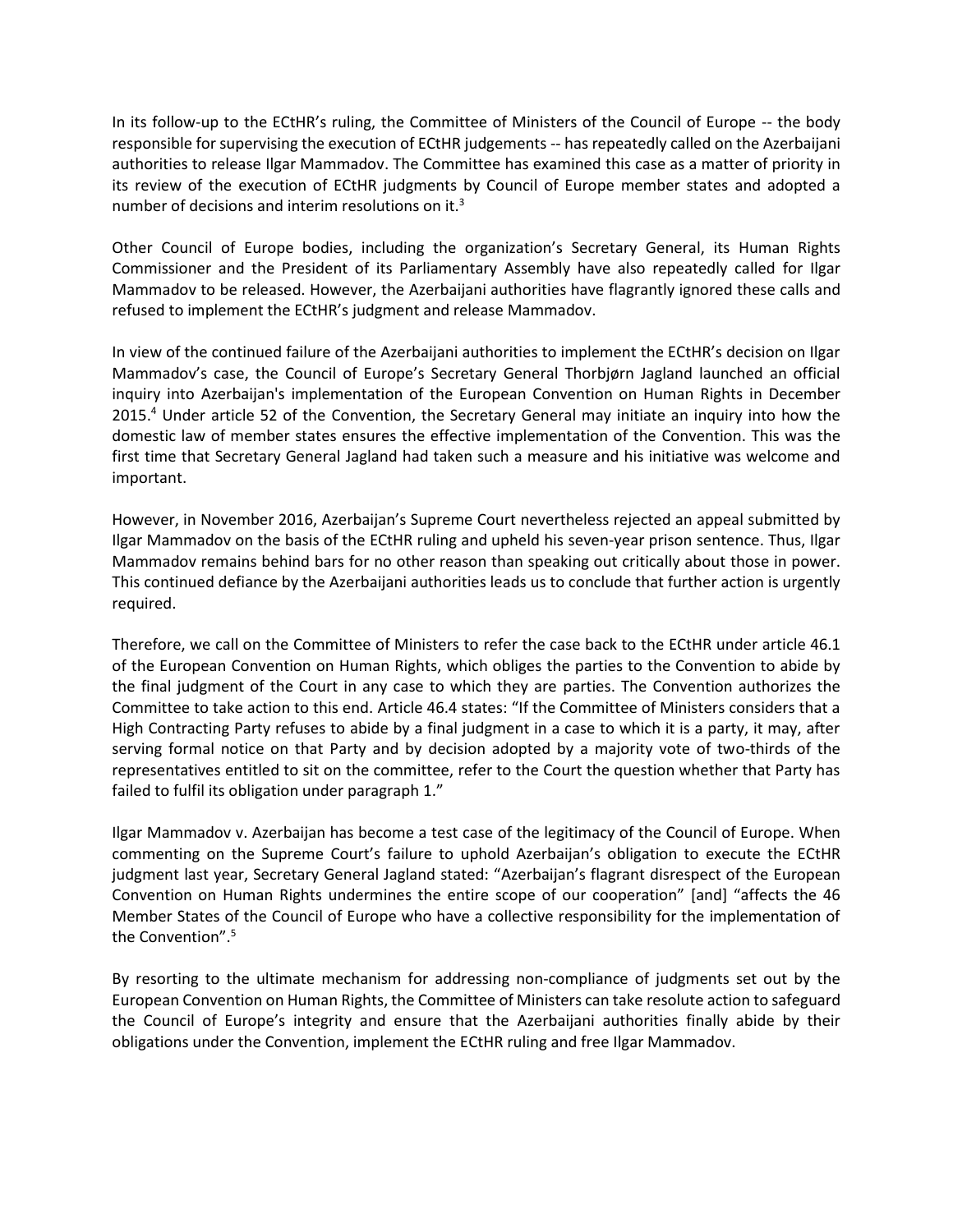## **Signed by the following members of the Civic Solidarity Platform and the Sport for Rights Coalition:**

- 1. Association of Ukrainian Human Rights Monitors on Law Enforcement (UMDPL, Ukraine)
- 2. Barys Zvozskau Belarusian Human Rights House
- 3. Bir Duino-Kyrgyzstan
- 4. Bulgarian Helsinki Committee
- 5. Center for Civil Liberties (Ukraine)
- 6. Center for Participation and Development (Georgia)
- 7. Center for Regional Strategic Studies (Azerbaijan)
- 8. Center for the Development of Democracy and Human Rights (Russia)
- 9. Civil Rights Defenders (Sweden)
- 10. Committee Against Torture (Russia)
- 11. Crude Accountability (USA)
- 12. Fair Trials (UK)
- 13. International Federation for Human Rights (FIDH, France)
- 14. Freedom Files (Poland)
- 15. Freedom House (USA)
- 16. Freedom Now (USA)
- 17. Helsinki Foundation for Human Rights (Poland)
- 18. Human Rights Center of Azerbaijan
- 19. Human Rights Club (Azerbaijan)
- 20. Human Rights Monitoring Institute (Lithuania)
- 21. Humanrights.ch (Switzerland)
- 22. IDP Women Association "Consent" (Georgia)
- 23. Index on Censorship (UK)
- 24. Institute for Reporters Freedom and Safety (Azerbaijan)
- 25. Institute Respublica (Ukraine)
- 26. International Partnership for Human Rights (IPHR, Belgium)
- 27. Kazakhstan International Bureau for Human Rights and the Rule of Law
- 28. Kosova Rehabilitation Centre for Torture Victims
- 29. Libereco Partnership for Human Rights (Germany)
- 30. Moscow Helsinki Group (Russia)
- 31. Netherlands Helsinki Committee
- 32. Norwegian Helsinki Committee
- 33. Notabene (Tajikistan)
- 34. PEN America (USA)
- 35. PEN International
- 36. Promo LEX Association (Moldova)
- 37. Public Alternative (Ukraine)
- 38. Public Association "Dignity" (Kazakhstan)
- 39. Public Verdict Foundation (Russia)
- 40. Swedish OSCE Network: signed in personal capacity by Olof Kleberg and Anki Wetterhall
- 41. Truth Hounds (Ukraine)
- 42. Ukrainian Helsinki Human Rights Union
- 43. Women of the Don (Russia)
- 44. World Organisation Against Torture (OMCT) (Switzerland)